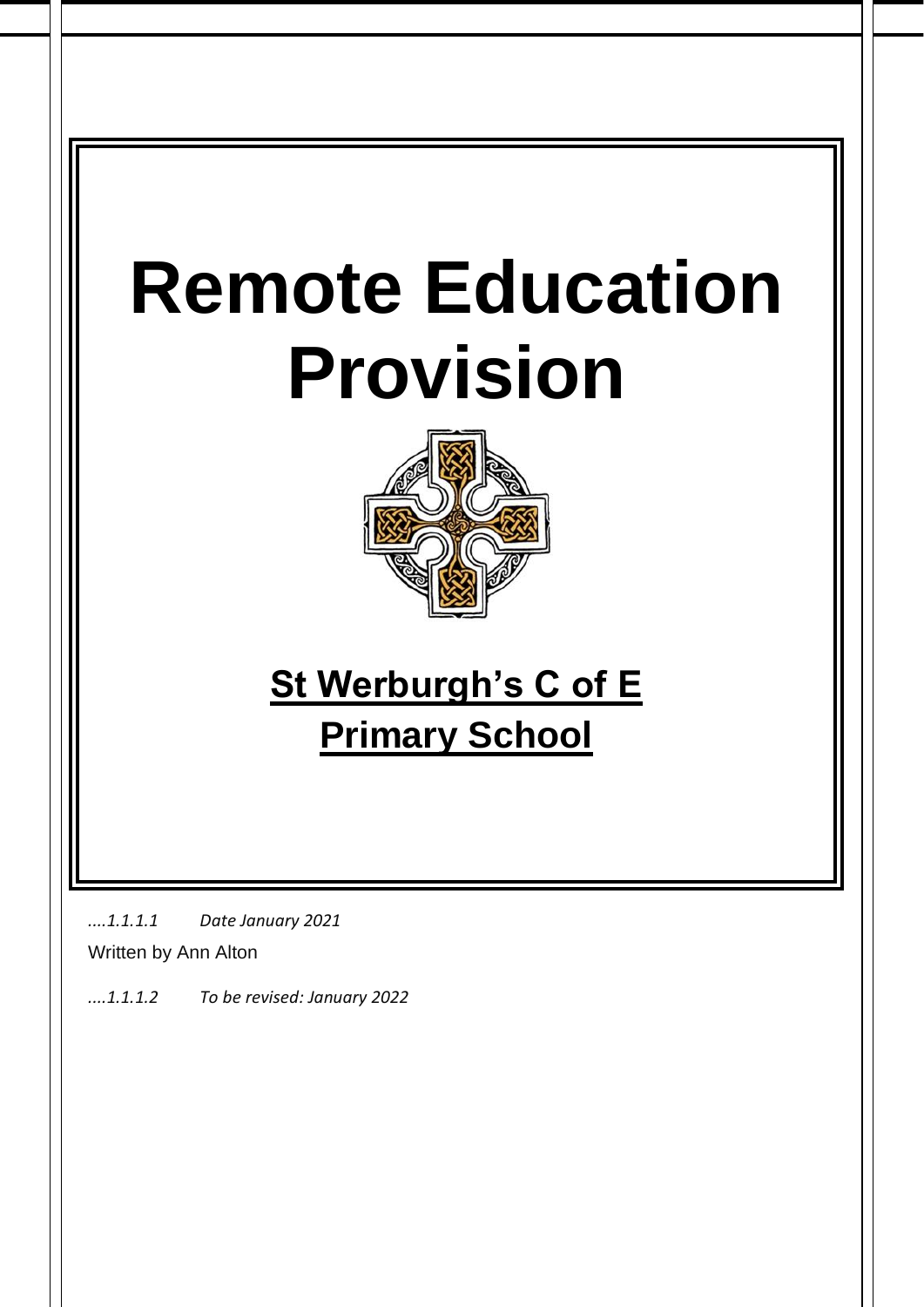# **Remote education provision: information for parents**

This information is intended to provide clarity and transparency to pupils and parents or carers about what to expect from remote education where national or local restrictions require entire cohorts (or bubbles) to remain at home.

For details of what to expect where individual pupils are self-isolating, please see the final section of this page.

# **The remote curriculum: what is taught to pupils at home**

A pupil's first day or two of being educated remotely might look different from our standard approach, while we take all necessary actions to prepare for a longer period of remote teaching.

#### **What should my child expect from immediate remote education in the first day or two of pupils being sent home?**

If the whole school/bubble is closed staff will endeavor to have some work for your child by lunchtime of Day 1. By the end of Day 1 a timetable and all the necessary resources will be posted on google classroom.

#### **Following the first few days of remote education, will my child be taught broadly the same curriculum as they would if they were in school?**

Yes. We teach the same curriculum remotely as we do in school.

# **Remote teaching and study time each day**

#### **How long can I expect work set by the school to take my child each day?**

We expect that remote education (including remote teaching and independent work) will take pupils broadly the following number of hours each day:

| Key Stage 1 | 3 hours per day |
|-------------|-----------------|
| Key Stage 2 | 4 hours per day |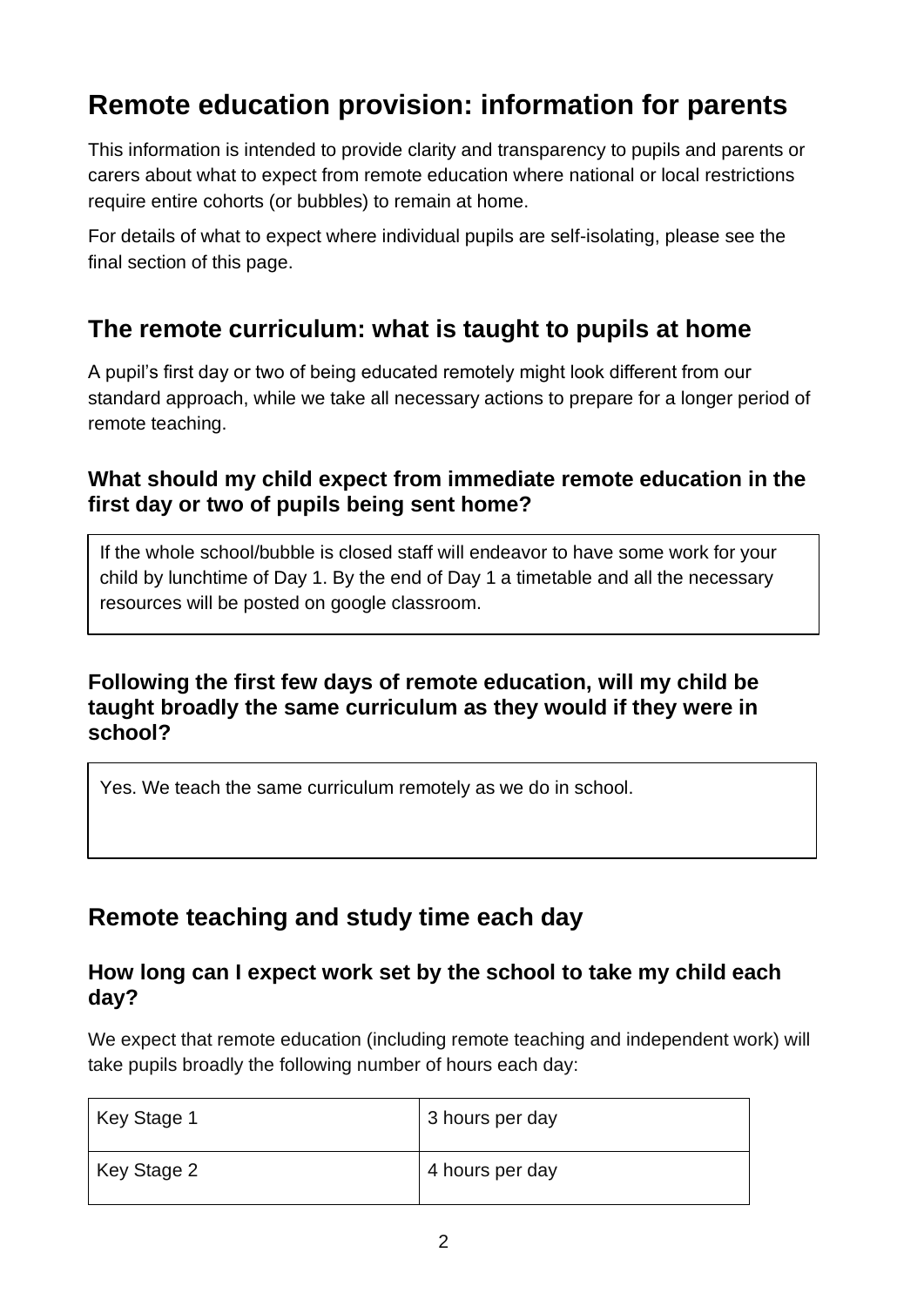# **Accessing remote education**

#### **How will my child access any online remote education you are providing?**

All our work will be posted on Google Classroom.

#### **If my child does not have digital or online access at home, how will you support them to access remote education?**

We recognise that some pupils may not have suitable online access at home. We take the following approaches to support those pupils to access remote education:

- If pupils do not have access to a laptop/iPad, a device will be loaned, if one is available. Parents and pupils will need to sign a loan agreement. If you would like to loan a device please contact head@stwerburghs.derby.sch.uk
- If pupils do not have enough data, school can provide additional data free of charge. If you would like additional data please contact head@stwerburghs.derby.sch.uk
- If a pupil does not have access to online learning, paper packs will be provided. If you would like paper packs please contact head@stwerburghs.derby.sch.uk
- Pupils should submit their work via google classroom wherever possible, but in the event of a child not having internet access school will arrange to collect.

#### **How will my child be taught remotely?**

We use a combination of the following approaches to teach pupils remotely: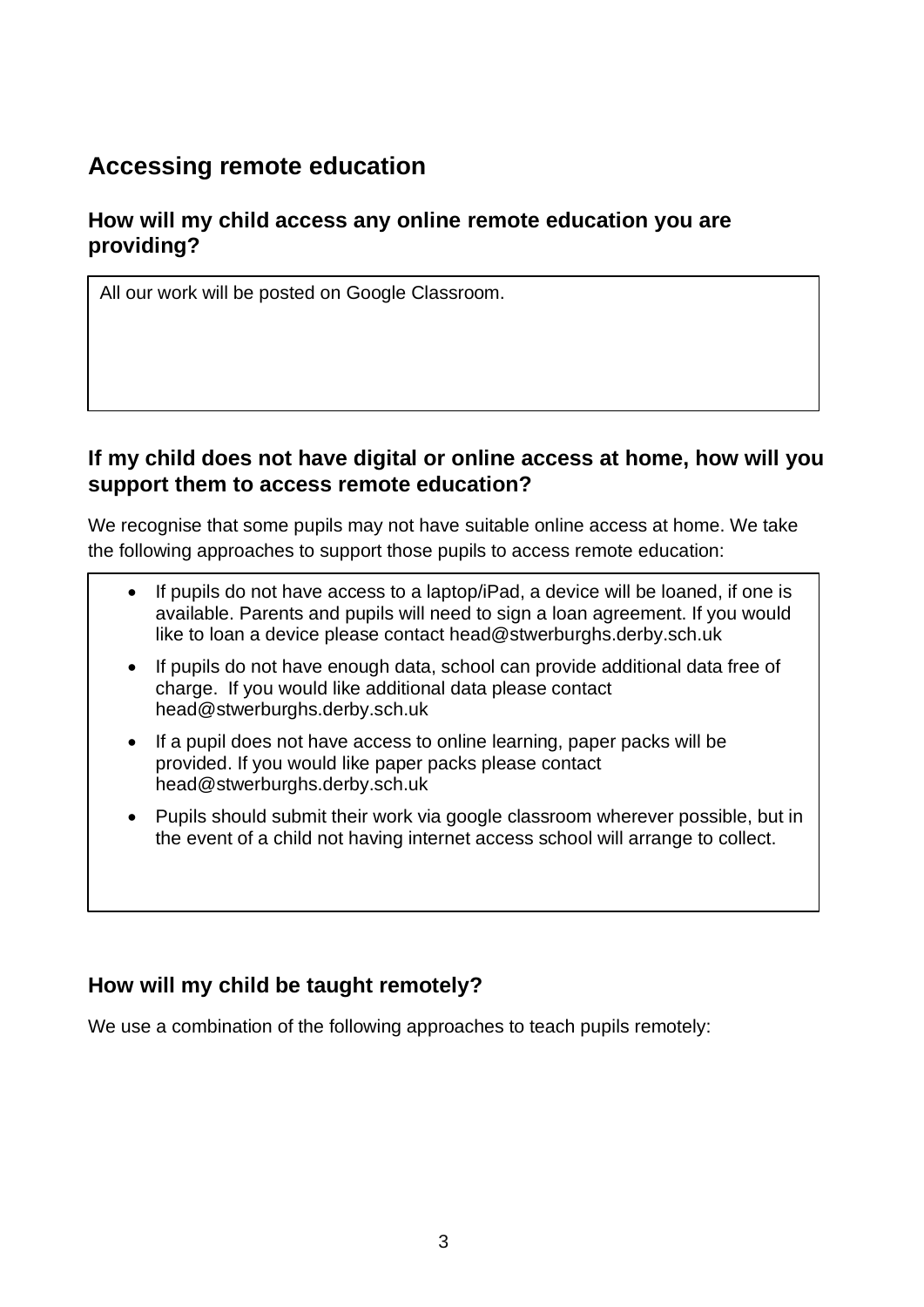Some examples of remote teaching approaches:

- Live teaching (online lessons) Each year group will receive some live teaching every day. This is staggered across the day so that children sharing devices at home can attend.
- Recorded teaching. This includes lessons recorded by staff as well as lessons provided by The Oak Academy and BBC Bitesize
- Text books will be scanned and made available on Google classroom
- Virtual books have been purchased and will be carefully selected by your child's teacher so that your child will receive the right level of challenge.
- Commercially available websites may also be used as well as Purple Mash.
- If a pupil does not have access to the internet or a device available to them paper packs will be provided

# **Engagement and feedback**

#### **What are your expectations for my child's engagement and the support that we as parents and carers should provide at home?**

In this section, please set out briefly:

- Pupils are expected to attend registration every day as well as any live lessons. They are expected to complete any work set and return it to school at the end of the day unless an agreement has been put in place allowing pupils' additional time, due to family circumstances.
- Parents are expected to support their child by establishing working routines and making expectations clear.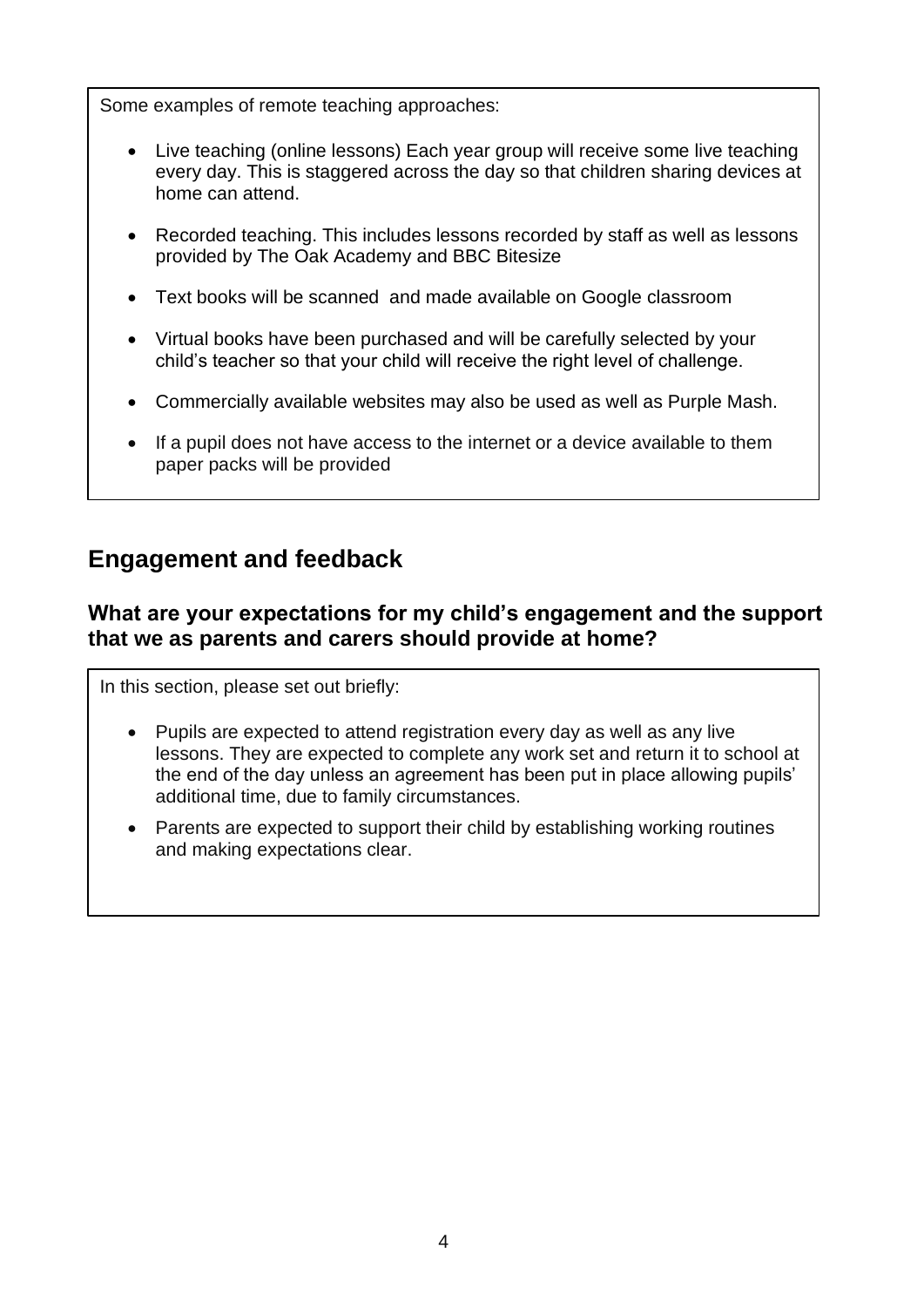#### **How will you check whether my child is engaging with their work and how will I be informed if there are concerns?**

In this section, please set out briefly:

- Usually the class teacher will mark any turned in work within 48 hours on Goggle Classroom.
- When a child is not engaging with their learning, staff will be in touch to help support the parent with their child's engagement. Where this is not successful a child may be offered a place in school as a vulnerable child.

#### **How will you assess my child's work and progress?**

Feedback can take many forms and may not always mean extensive written comments for individual children. For example, whole-class feedback or quizzes marked automatically via digital platforms are also valid and effective methods, amongst many others. Our approach to feeding back on pupil work is as follows:

- Teachers will mark work turned in to Google classroom. Google classroom comments may be typed or may be recorded messages.
- Pupils may mark their own work. Teachers will have provided the answers.
- Pupils struggling with aspects of any given task may be invited to stay on at the end of a class meet, may be telephoned or may be offered a small group zoom session.
- Pupils will receive feedback on their work daily

# **Additional support for pupils with particular needs**

#### **How will you work with me to help my child who needs additional support from adults at home to access remote education?**

We recognise that some pupils, for example some pupils with special educational needs and disabilities (SEND), may not be able to access remote education without support from adults at home. We acknowledge the difficulties this may place on families, and we will work with parents and carers to support those pupils in the following ways: